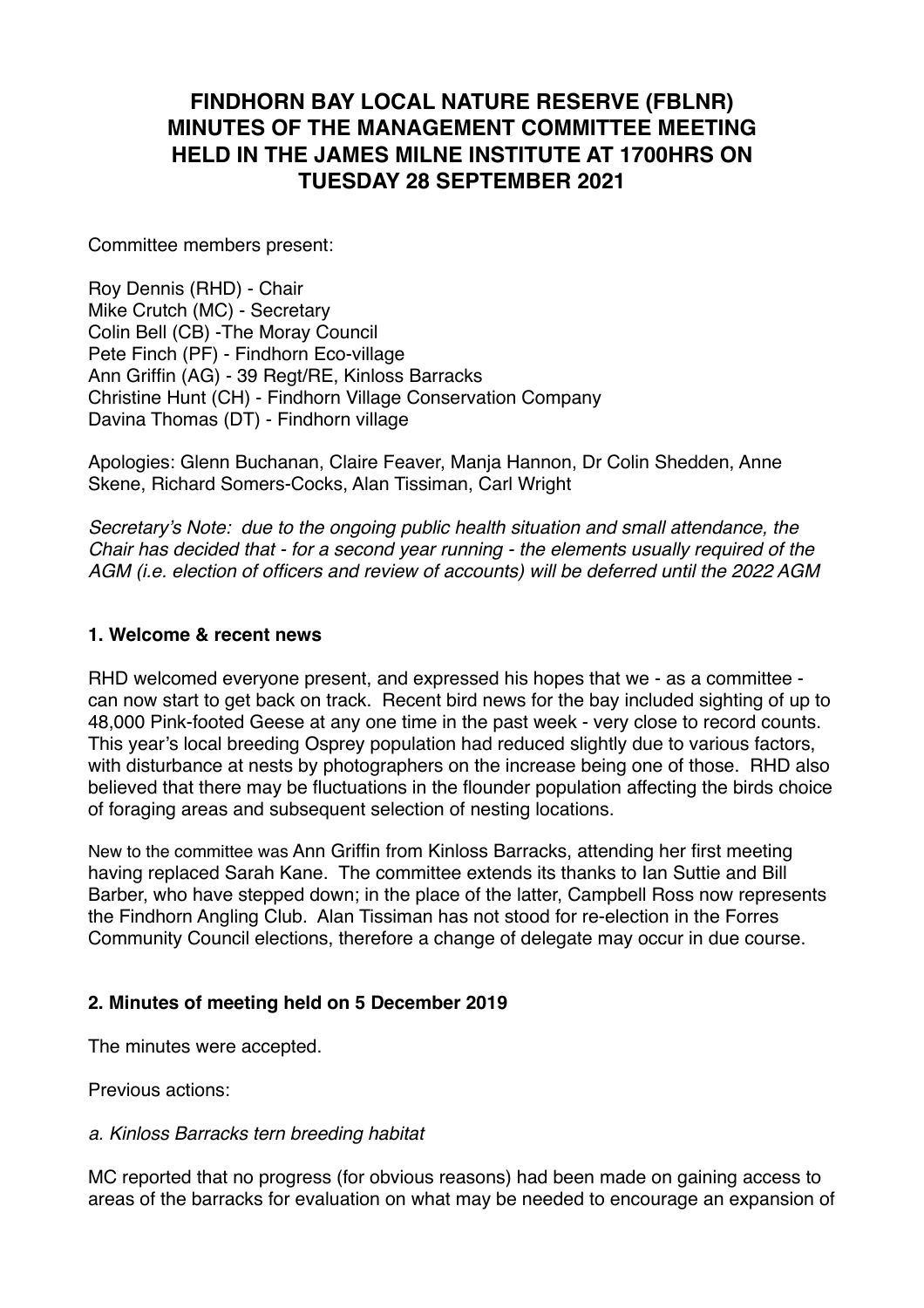tern species breeding areas; small numbers had been noted as breeding in 2021. AG stated that the runway is now decommissioned within the estate.

Richard Somers-Cocks will remain the committee's lead on this, and MC would put him in touch with AG in order to make assessment well ahead of the 2022 breeding season. **ITEM CARRIED FORWARD** *Secretary's Note: as of 4 October, AG/RS-C are now in discussion*

### b. *Updates to the FBLNR MC Constitution*

MC reported that the draft constitution was officially approved by TMC in December 2020. **ITEM CLOSED**

## **3. Chairman's Report**

RHD observed that despite the human cost of the pandemic, wildlife generally had thrived during the relative peace. Findhorn Bay continues to be an important area for wildlife, with a number of bird species (both wintering and breeding) remaining steady or even increasing in numbers as pressures are felt in other areas of the Moray Firth.

Despite this, FBLNR-specific concerns remain with the lack of respect and understanding of critical feeding/roosting/breeding areas shown by different types of bay users (e.g. some dog walkers, paddle boarders and wildfowlers). As with the conflicts seen over the last six years with wildfowling activity, a general lack of support to our volunteer group by the national conservation bodies to upgrade the status of FBLNR - with subsequent official ability to control/limit activities which impact on flora and fauna - means that we cannot properly protect the reserve and its contents.

DT suggested an engagement with the Scottish Government, perhaps through Highlands & Islands Green MSP Ariane Burgess to discuss the problem; RHD welcomed the suggestion and he would progress it further. **ACTION CHAIR**

#### 4**. New matters arising**

#### *a. Bird hide maintenance*

MC reported that agreement had been reached with Jordan Bowler of TMC's Criminal Justice element to arrange for labour and recycled materials to be used as a cost-free method to replace various damaged/rotten areas of the hide; the committee noted and thanked (via CB) Jordan Bowler's help in effecting this activity. PF stated that hitherto such work may have been able to be performed by Findhorn Eco-village maintenance teams, however the reduction of such due to the pandemic has prevented this. PF will act as on-the-ground focal point for the works to be carried out. **ITEM CARRIED FORWARD**

## *b. Warden establishment/funding*

RHD reported that, following an approach by CH on behalf of the Findhorn Village Conservation Company, a meeting had been convened in April 2021 (involving RHD/MC/ CH) to provide FBLNR input to the duties of a potential warden post, which could be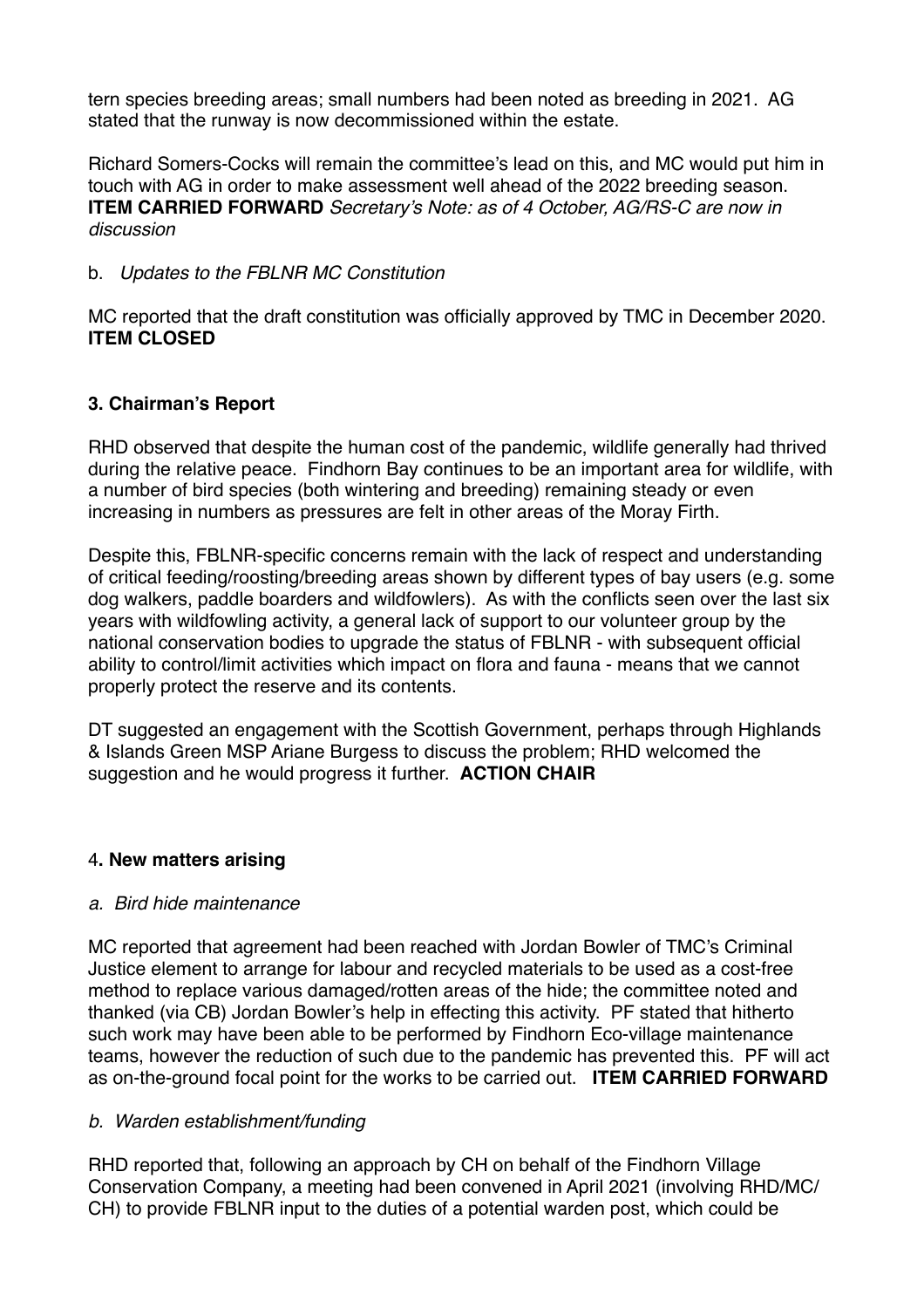created under FVCC-employed auspices.

The following details were submitted by RHD/MC as potential responsibilities for the role:

## Wardening of the Findhorn Bay Local Nature Reserve

We enthusiastically support the proposal to explore the employment of a joint warden and consider that part of their duties, in relation to the Nature Reserve, are as below. It would involve working with the Findhorn Bay Local Nature Reserve management team to the benefit of the Bay, its wildlife and visitor enjoyment of wildlife. Included within this would be developing plans for new birdwatching/ educational facilities and exciting new habitat creation.

## Rationale:

Findhorn Bay is internationally important for the threatened habitats and species that it contains, year-round. This has been recognised by the award of several important designations:

- It forms part of the Moray & Nairn Special Protection Area, created under the European Union Birds Directive which states that Findhorn Bay is an outstanding area of nature conservation and scientific importance for coastal and riverine habitats, and that it supports a range of bird species throughout the year
- It is designated as a 'Ramsar site', a worldwide network of areas established following the Convention of Wetlands of International Importance held in Ramsar, Iran in 1971 with the UK Government signing up to the convention five years later
- Both Findhorn Bay, and the adjacent Culbin Forest, are designated as a national Site of Special Scientific Interest (SSSI)

Findhorn Bay was formally designated as a Local Nature Reserve by The Moray Council in 1998. At present, and in an enduring period of funding challenges for both local government and those Scottish/UK government organisations tasked with conservation (e,g. NatureScot, formerly Scottish Natural Heritage), the Findhorn Bay LNR is in urgent need of establishing a new framework to better protect its environmental importance as well as provide dedicated, on-site expertise to undertake conservation activities and also engage with users and visitors alike so they can enjoy the Bay responsibly. An employed warden position is therefore seen as key to providing these services.

With specific responsibilities to the Findhorn Bay LNR, and in addition to maintaining a working relationship with FBLNR management and following a new management plan, the warden's duties would include:

• patrolling the FBLNR to protect the public and wildlife, applying principles of pertinent legislature and the Scottish Outdoor Access Code and provide faceto-face advice and guidance to all users of the reserve